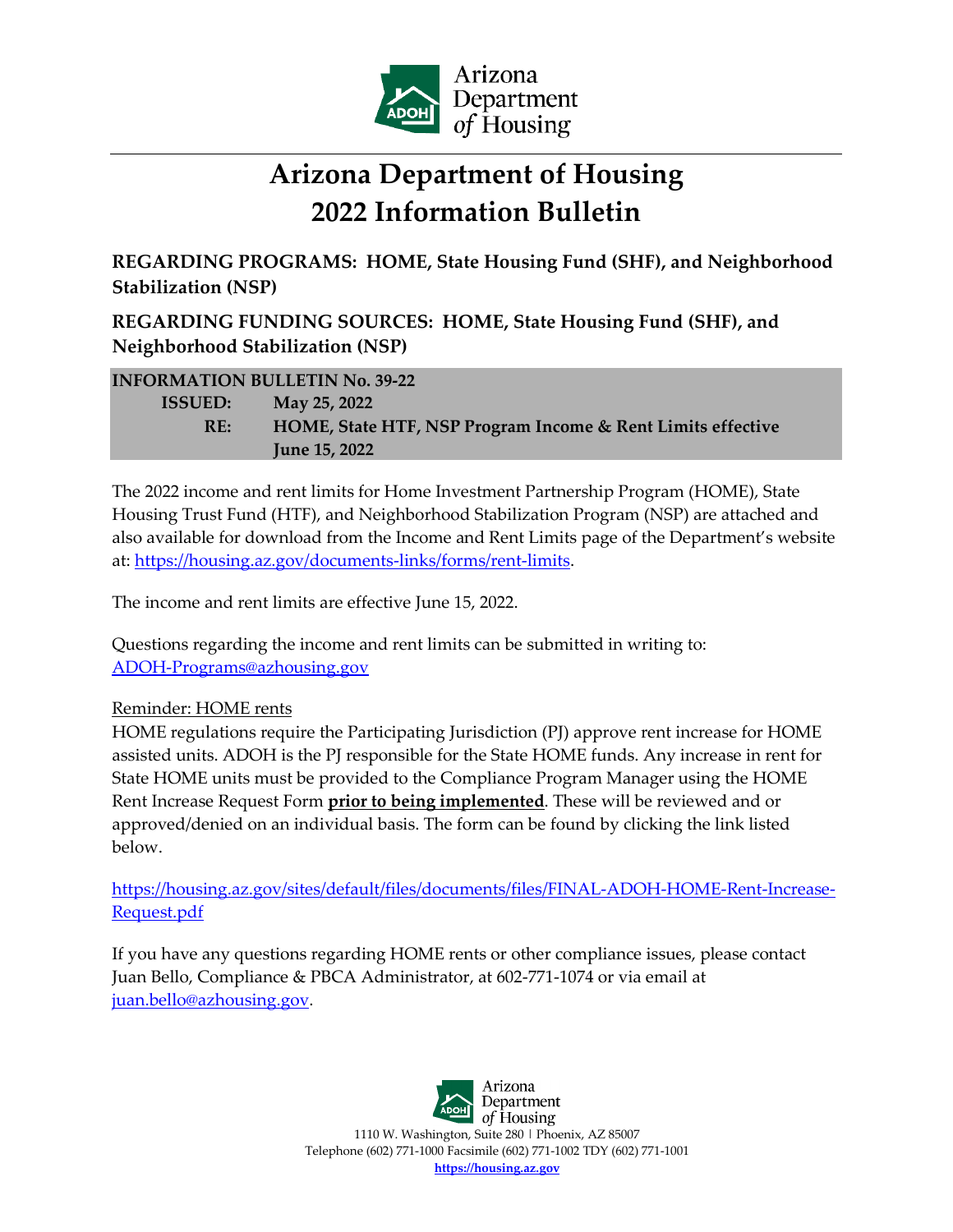| <b>U.S. DEPARTMENT OF HUD</b>    |                 |                                  |                   |                   |       |          |          |          |                 |
|----------------------------------|-----------------|----------------------------------|-------------------|-------------------|-------|----------|----------|----------|-----------------|
| <b>STATE: ARIZONA</b>            |                 | 2022 ADJUSTED HOME INCOME LIMITS |                   |                   |       |          |          |          |                 |
|                                  | PROGRAM         |                                  | 1 PERSON 2 PERSON | 3 PERSON 4 PERSON |       | 5 PERSON | 6 PERSON | 7 PERSON | <b>8 PERSON</b> |
| Flagstaff, AZ MSA                |                 |                                  |                   |                   |       |          |          |          |                 |
|                                  | 30% LIMITS      | 18050                            | 20600             | 23200             | 25750 | 27850    | 29900    | 31950    | 34000           |
|                                  | VERY LOW INCOME | 30100                            | 34400             | 38700             | 42950 | 46400    | 49850    | 53300    | 56700           |
|                                  | 60% LIMITS      | 36120                            | 41280             | 46440             | 51540 | 55680    | 59820    | 63960    | 68040           |
|                                  | LOW INCOME      | 48100                            | 55000             | 61850             | 68700 | 74200    | 79700    | 85200    | 90700           |
| Lake Havasu City-Kingman, AZ MSA |                 |                                  |                   |                   |       |          |          |          |                 |
|                                  | 30% LIMITS      | 13100                            | 15000             | 16850             | 18700 | 20200    | 21700    | 23200    | 24700           |
|                                  | VERY LOW INCOME | 21850                            | 24950             | 28050             | 31150 | 33650    | 36150    | 38650    | 41150           |
|                                  | 60% LIMITS      | 26220                            | 29940             | 33660             | 37380 | 40380    | 43380    | 46380    | 49380           |
|                                  | LOW INCOME      | 34900                            | 39850             | 44850             | 49800 | 53800    | 57800    | 61800    | 65750           |
| Phoenix-Mesa-Scottsdale, AZ MSA  |                 |                                  |                   |                   |       |          |          |          |                 |
|                                  | 30% LIMITS      | 18550                            | 21200             | 23850             | 26500 | 28650    | 30750    | 32900    | 35000           |
|                                  | VERY LOW INCOME | 30950                            | 35350             | 39750             | 44150 | 47700    | 51250    | 54750    | 58300           |
|                                  | 60% LIMITS      | 37140                            | 42420             | 47700             | 52980 | 57240    | 61500    | 65700    | 69960           |
|                                  | LOW INCOME      | 49500                            | 56550             | 63600             | 70650 | 76350    | 82000    | 87650    | 93300           |
| Prescott, AZ MSA                 |                 |                                  |                   |                   |       |          |          |          |                 |
|                                  | 30% LIMITS      | 15000                            | 17150             | 19300             | 21400 | 23150    | 24850    | 26550    | 28250           |
|                                  | VERY LOW INCOME | 25000                            | 28550             | 32100             | 35650 | 38550    | 41400    | 44250    | 47100           |
|                                  | 60% LIMITS      | 30000                            | 34260             | 38520             | 42780 | 46260    | 49680    | 53100    | 56520           |
|                                  | LOW INCOME      | 39950                            | 45650             | 51350             | 57050 | 61650    | 66200    | 70750    | 75350           |
| Sierra Vista-Douglas, AZ MSA     |                 |                                  |                   |                   |       |          |          |          |                 |
|                                  | 30% LIMITS      | 13550                            | 15500             | 17450             | 19350 | 20900    | 22450    | 24000    | 25550           |
|                                  | VERY LOW INCOME | 22600                            | 25800             | 29050             | 32250 | 34850    | 37450    | 40000    | 42600           |
|                                  | 60% LIMITS      | 27120                            | 30960             | 34860             | 38700 | 41820    | 44940    | 48000    | 51120           |
|                                  | LOW INCOME      | 36150                            | 41300             | 46450             | 51600 | 55750    | 59900    | 64000    | 68150           |
| Tucson, AZ MSA                   |                 |                                  |                   |                   |       |          |          |          |                 |
|                                  | 30% LIMITS      | 16100                            | 18400             | 20700             | 23000 | 24850    | 26700    | 28550    | 30400           |
|                                  | VERY LOW INCOME | 26850                            | 30700             | 34550             | 38350 | 41450    | 44500    | 47600    | 50650           |
|                                  | 60% LIMITS      | 32220                            | 36840             | 41460             | 46020 | 49740    | 53400    | 57120    | 60780           |
|                                  | LOW INCOME      | 42950                            | 49100             | 55250             | 61350 | 66300    | 71200    | 76100    | 81000           |
| Yuma, AZ MSA                     |                 |                                  |                   |                   |       |          |          |          |                 |
|                                  | 30% LIMITS      | 12050                            | 13750             | 15450             | 17150 | 18550    | 19900    | 21300    | 22650           |
|                                  | VERY LOW INCOME | 20050                            | 22900             | 25750             | 28600 | 30900    | 33200    | 35500    | 37800           |
|                                  | 60% LIMITS      | 24060                            | 27480             | 30900             | 34320 | 37080    | 39840    | 42600    | 45360           |
|                                  | LOW INCOME      | 32050                            | 36600             | 41200             | 45750 | 49450    | 53100    | 56750    | 60400           |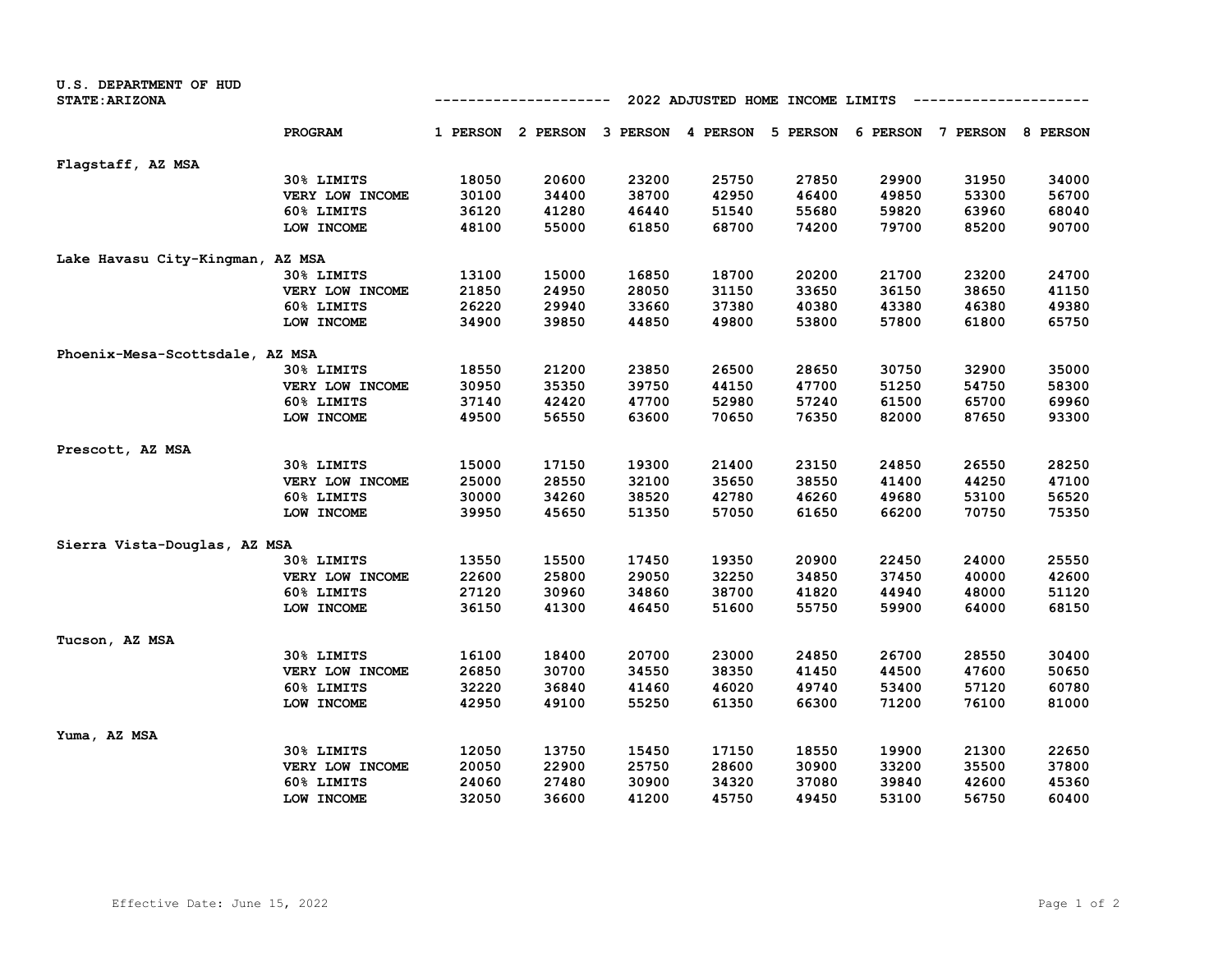| U.S. DEPARTMENT OF HUD<br><b>STATE: ARIZONA</b> |                 | 2022 ADJUSTED HOME INCOME LIMITS<br>-------- |                                              |       |       |       |       |                            |       |
|-------------------------------------------------|-----------------|----------------------------------------------|----------------------------------------------|-------|-------|-------|-------|----------------------------|-------|
|                                                 | <b>PROGRAM</b>  |                                              | 1 PERSON 2 PERSON 3 PERSON 4 PERSON 5 PERSON |       |       |       |       | 6 PERSON 7 PERSON 8 PERSON |       |
| Apache County, AZ                               |                 |                                              |                                              |       |       |       |       |                            |       |
|                                                 | 30% LIMITS      | 11650                                        | 13300                                        | 14950 | 16600 | 17950 | 19300 | 20600                      | 21950 |
|                                                 | VERY LOW INCOME | 19400                                        | 22200                                        | 24950 | 27700 | 29950 | 32150 | 34350                      | 36600 |
|                                                 | 60% LIMITS      | 23280                                        | 26640                                        | 29940 | 33240 | 35940 | 38580 | 41220                      | 43920 |
|                                                 | LOW INCOME      | 31050                                        | 35450                                        | 39900 | 44300 | 47850 | 51400 | 54950                      | 58500 |
| Gila County, AZ                                 |                 |                                              |                                              |       |       |       |       |                            |       |
|                                                 | 30% LIMITS      | 12650                                        | 14450                                        | 16250 | 18050 | 19500 | 20950 | 22400                      | 23850 |
|                                                 | VERY LOW INCOME | 21100                                        | 24100                                        | 27100 | 30100 | 32550 | 34950 | 37350                      | 39750 |
|                                                 | 60% LIMITS      | 25320                                        | 28920                                        | 32520 | 36120 | 39060 | 41940 | 44820                      | 47700 |
|                                                 | LOW INCOME      | 33750                                        | 38550                                        | 43350 | 48150 | 52050 | 55900 | 59750                      | 63600 |
| Graham County, AZ                               |                 |                                              |                                              |       |       |       |       |                            |       |
|                                                 | 30% LIMITS      | 13900                                        | 15900                                        | 17900 | 19850 | 21450 | 23050 | 24650                      | 26250 |
|                                                 | VERY LOW INCOME | 23150                                        | 26450                                        | 29750 | 33050 | 35700 | 38350 | 41000                      | 43650 |
|                                                 | 60% LIMITS      | 27780                                        | 31740                                        | 35700 | 39660 | 42840 | 46020 | 49200                      | 52380 |
|                                                 | LOW INCOME      | 37050                                        | 42350                                        | 47650 | 52900 | 57150 | 61400 | 65600                      | 69850 |
| Greenlee County, AZ                             |                 |                                              |                                              |       |       |       |       |                            |       |
|                                                 | 30% LIMITS      | 15050                                        | 17200                                        | 19350 | 21500 | 23250 | 24950 | 26700                      | 28400 |
|                                                 | VERY LOW INCOME | 25100                                        | 28700                                        | 32300 | 35850 | 38750 | 41600 | 44500                      | 47350 |
|                                                 | 60% LIMITS      | 30120                                        | 34440                                        | 38760 | 43020 | 46500 | 49920 | 53400                      | 56820 |
|                                                 | LOW INCOME      | 40150                                        | 45900                                        | 51650 | 57350 | 61950 | 66550 | 71150                      | 75750 |
| La Paz County, AZ                               |                 |                                              |                                              |       |       |       |       |                            |       |
|                                                 | 30% LIMITS      | 12350                                        | 14100                                        | 15850 | 17600 | 19050 | 20450 | 21850                      | 23250 |
|                                                 | VERY LOW INCOME | 20550                                        | 23500                                        | 26450 | 29350 | 31700 | 34050 | 36400                      | 38750 |
|                                                 | 60% LIMITS      | 24660                                        | 28200                                        | 31740 | 35220 | 38040 | 40860 | 43680                      | 46500 |
|                                                 | LOW INCOME      | 32900                                        | 37600                                        | 42300 | 46950 | 50750 | 54500 | 58250                      | 62000 |
| Navajo County, AZ                               |                 |                                              |                                              |       |       |       |       |                            |       |
|                                                 | 30% LIMITS      | 11650                                        | 13300                                        | 14950 | 16600 | 17950 | 19300 | 20600                      | 21950 |
|                                                 | VERY LOW INCOME | 19400                                        | 22200                                        | 24950 | 27700 | 29950 | 32150 | 34350                      | 36600 |
|                                                 | 60% LIMITS      | 23280                                        | 26640                                        | 29940 | 33240 | 35940 | 38580 | 41220                      | 43920 |
|                                                 | LOW INCOME      | 31050                                        | 35450                                        | 39900 | 44300 | 47850 | 51400 | 54950                      | 58500 |
| Santa Cruz County, AZ                           |                 |                                              |                                              |       |       |       |       |                            |       |
|                                                 | 30% LIMITS      | 11650                                        | 13300                                        | 14950 | 16600 | 17950 | 19300 | 20600                      | 21950 |
|                                                 | VERY LOW INCOME | 19400                                        | 22200                                        | 24950 | 27700 | 29950 | 32150 | 34350                      | 36600 |
|                                                 | 60% LIMITS      | 23280                                        | 26640                                        | 29940 | 33240 | 35940 | 38580 | 41220                      | 43920 |
|                                                 | LOW INCOME      | 31050                                        | 35450                                        | 39900 | 44300 | 47850 | 51400 | 54950                      | 58500 |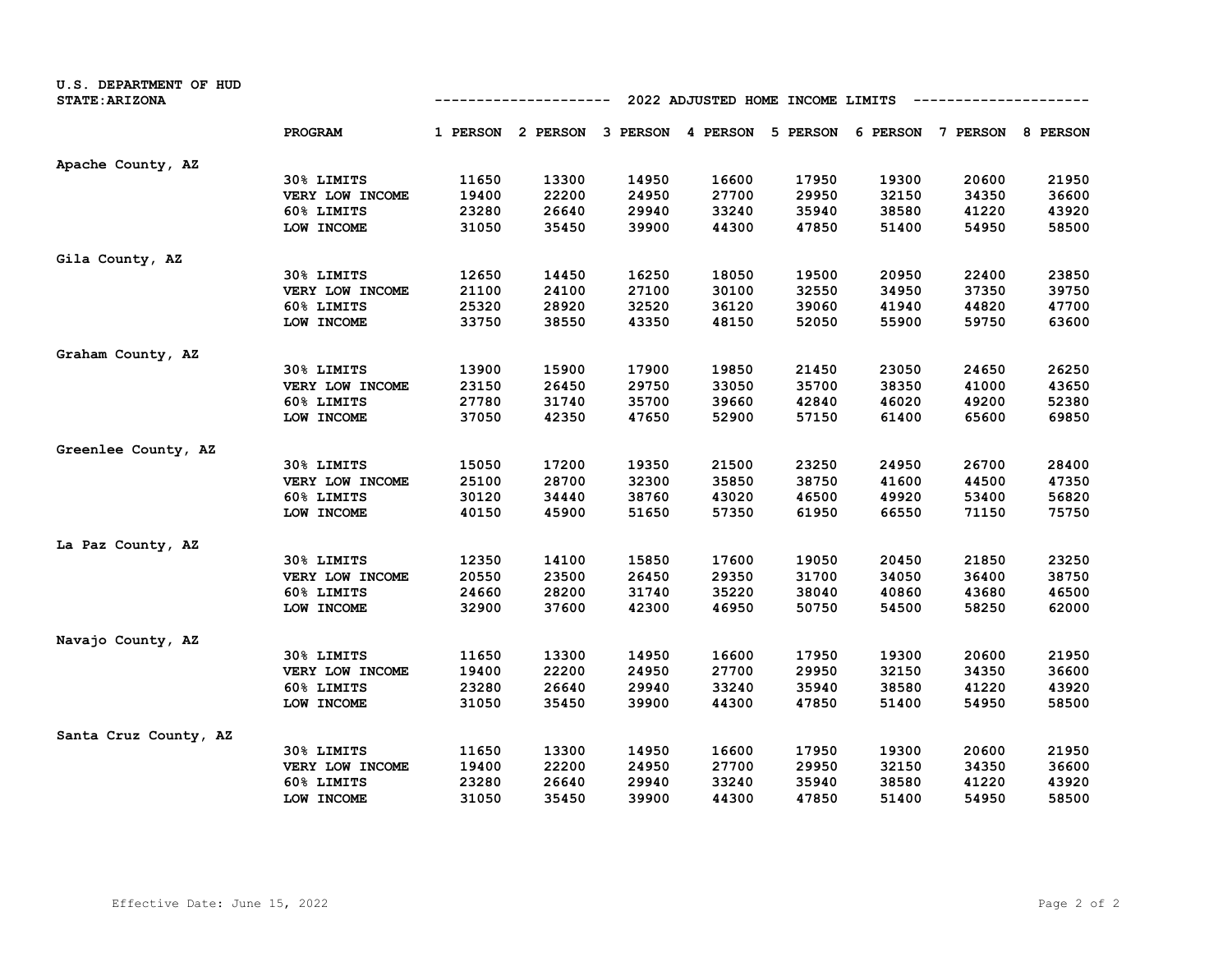| <b>U.S. DEPARTMENT OF HUD</b>    |                                    |                   |      |                                     |        |      |      |      |
|----------------------------------|------------------------------------|-------------------|------|-------------------------------------|--------|------|------|------|
| <b>STATE: ARIZONA</b>            |                                    |                   |      | ----------- 2022 HOME PROGRAM RENTS |        |      |      |      |
|                                  | <b>PROGRAM</b>                     | <b>EFFICIENCY</b> | 1 BR | 2 BR                                | $3$ BR | 4 BR | 5 BR | 6 BR |
| Flagstaff, AZ MSA                |                                    |                   |      |                                     |        |      |      |      |
|                                  | LOW HOME RENT LIMIT                | 752               | 806  | 967                                 | 1116   | 1246 | 1375 | 1503 |
|                                  | HIGH HOME RENT LIMIT               | 958               | 1027 | 1234                                | 1417   | 1561 | 1704 | 1847 |
|                                  | For Information Only:              |                   |      |                                     |        |      |      |      |
|                                  | FAIR MARKET RENT                   | 1138              | 1166 | 1474                                | 1868   | 2245 | 2582 | 2919 |
|                                  | 50% RENT LIMIT                     | 752               | 806  | 967                                 | 1116   | 1246 | 1375 | 1503 |
|                                  | 65% RENT LIMIT                     | 958               | 1027 | 1234                                | 1417   | 1561 | 1704 | 1847 |
| Lake Havasu City-Kingman, AZ MSA |                                    |                   |      |                                     |        |      |      |      |
|                                  | LOW HOME RENT LIMIT                | 546               | 585  | 701                                 | 810    | 903  | 997  | 1090 |
|                                  | HIGH HOME RENT LIMIT               | 667               | 739  | 889                                 | 1019   | 1118 | 1215 | 1312 |
|                                  | For Information Only:              |                   |      |                                     |        |      |      |      |
|                                  | FAIR MARKET RENT                   | 667               | 766  | 969                                 | 1364   | 1539 | 1770 | 2001 |
|                                  | 50% RENT LIMIT                     | 546               | 585  | 701                                 | 810    | 903  | 997  | 1090 |
|                                  | 65% RENT LIMIT                     | 689               | 739  | 889                                 | 1019   | 1118 | 1215 | 1312 |
|                                  |                                    |                   |      |                                     |        |      |      |      |
| Phoenix-Mesa-Scottsdale, AZ MSA  | LOW HOME RENT LIMIT                | 773               | 828  | 993                                 | 1148   | 1281 | 1413 | 1545 |
|                                  |                                    | 985               | 1057 | 1271                                | 1459   | 1608 | 1756 | 1903 |
|                                  | HIGH HOME RENT LIMIT               |                   |      |                                     |        |      |      |      |
|                                  | For Information Only:              | 1005              | 1091 | 1311                                | 1825   | 2078 | 2390 | 2701 |
|                                  | FAIR MARKET RENT<br>50% RENT LIMIT | 773               | 828  | 993                                 | 1148   | 1281 | 1413 | 1545 |
|                                  | 65% RENT LIMIT                     | 985               | 1057 | 1271                                | 1459   | 1608 | 1756 | 1903 |
|                                  |                                    |                   |      |                                     |        |      |      |      |
| Prescott, AZ MSA                 |                                    |                   |      |                                     |        |      |      |      |
|                                  | LOW HOME RENT LIMIT                | 625               | 669  | 802                                 | 927    | 1035 | 1141 | 1247 |
|                                  | HIGH HOME RENT LIMIT               | 733               | 849  | 1022                                | 1172   | 1288 | 1402 | 1516 |
|                                  | For Information Only:              |                   |      |                                     |        |      |      |      |
|                                  | FAIR MARKET RENT                   | 733               | 894  | 1103                                | 1537   | 1724 | 1983 | 2241 |
|                                  | 50% RENT LIMIT                     | 625               | 669  | 802                                 | 927    | 1035 | 1141 | 1247 |
|                                  | 65% RENT LIMIT                     | 791               | 849  | 1022                                | 1172   | 1288 | 1402 | 1516 |
| Sierra Vista-Douglas, AZ MSA     |                                    |                   |      |                                     |        |      |      |      |
|                                  | LOW HOME RENT LIMIT                | 565               | 605  | 726                                 | 838    | 936  | 1032 | 1128 |
|                                  | HIGH HOME RENT LIMIT               | 686               | 690  | 907                                 | 1057   | 1160 | 1261 | 1362 |
|                                  | For Information Only:              |                   |      |                                     |        |      |      |      |
|                                  | FAIR MARKET RENT                   | 686               | 690  | 907                                 | 1288   | 1552 | 1785 | 2018 |
|                                  | 50% RENT LIMIT                     | 565               | 605  | 726                                 | 838    | 936  | 1032 | 1128 |
|                                  | 65% RENT LIMIT                     | 715               | 768  | 923                                 | 1057   | 1160 | 1261 | 1362 |
| Tucson, AZ MSA                   |                                    |                   |      |                                     |        |      |      |      |
|                                  | LOW HOME RENT LIMIT                | 665               | 719  | 863                                 | 997    | 1112 | 1228 | 1342 |
|                                  | HIGH HOME RENT LIMIT               | 665               | 761  | 1001                                | 1262   | 1389 | 1514 | 1639 |
|                                  | For Information Only:              |                   |      |                                     |        |      |      |      |
|                                  | FAIR MARKET RENT                   | 665               | 761  | 1001                                | 1422   | 1685 | 1938 | 2191 |
|                                  | 50% RENT LIMIT                     | 671               | 719  | 863                                 | 997    | 1112 | 1228 | 1342 |
|                                  | 65% RENT LIMIT                     | 853               | 915  | 1101                                | 1262   | 1389 | 1514 | 1639 |

**For all HOME projects, the maximum allowable rent is the HUD calculated High HOME Rent Limit and/or Low HOME Rent Limit.**  Effective Date: June 15, 2022 2008 Page 1 of 3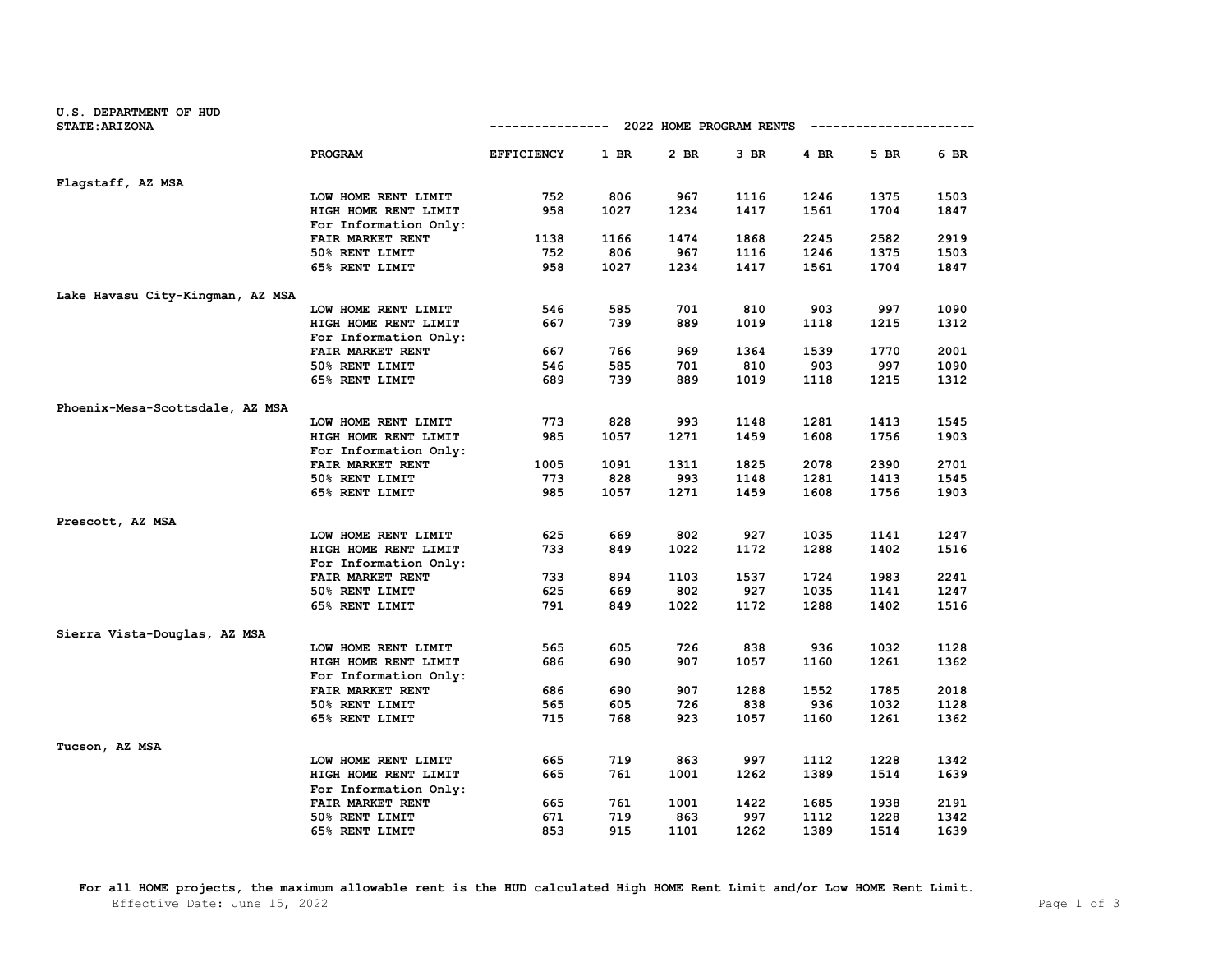| <b>U.S. DEPARTMENT OF HUD</b><br><b>STATE: ARIZONA</b> |                       |                   |      | ------------ 2022 HOME PROGRAM RENTS |        |      |      |      |
|--------------------------------------------------------|-----------------------|-------------------|------|--------------------------------------|--------|------|------|------|
|                                                        | PROGRAM               | <b>EFFICIENCY</b> | 1 BR | 2 BR                                 | $3$ BR | 4 BR | 5 BR | 6 BR |
| Yuma, AZ MSA                                           |                       |                   |      |                                      |        |      |      |      |
|                                                        | LOW HOME RENT LIMIT   | 501               | 536  | 643                                  | 743    | 830  | 916  | 1001 |
|                                                        | HIGH HOME RENT LIMIT  | 631               | 678  | 816                                  | 934    | 1023 | 1109 | 1196 |
|                                                        | For Information Only: |                   |      |                                      |        |      |      |      |
|                                                        | FAIR MARKET RENT      | 725               | 736  | 968                                  | 1375   | 1657 | 1906 | 2154 |
|                                                        | 50% RENT LIMIT        | 501               | 536  | 643                                  | 743    | 830  | 916  | 1001 |
|                                                        | 65% RENT LIMIT        | 631               | 678  | 816                                  | 934    | 1023 | 1109 | 1196 |
| Apache County, AZ                                      |                       |                   |      |                                      |        |      |      |      |
|                                                        | LOW HOME RENT LIMIT   | 485               | 520  | 623                                  | 720    | 803  | 886  | 969  |
|                                                        | HIGH HOME RENT LIMIT  | 567               | 653  | 788                                  | 902    | 988  | 1071 | 1154 |
|                                                        | For Information Only: |                   |      |                                      |        |      |      |      |
|                                                        | FAIR MARKET RENT      | 567               | 653  | 854                                  | 1121   | 1204 | 1385 | 1565 |
|                                                        | 50% RENT LIMIT        | 485               | 520  | 623                                  | 720    | 803  | 886  | 969  |
|                                                        | 65% RENT LIMIT        | 610               | 655  | 788                                  | 902    | 988  | 1071 | 1154 |
| Gila County, AZ                                        |                       |                   |      |                                      |        |      |      |      |
|                                                        | LOW HOME RENT LIMIT   | 527               | 565  | 677                                  | 783    | 873  | 963  | 1053 |
|                                                        | HIGH HOME RENT LIMIT  | 666               | 715  | 859                                  | 984    | 1079 | 1171 | 1264 |
|                                                        | For Information Only: |                   |      |                                      |        |      |      |      |
|                                                        | FAIR MARKET RENT      | 780               | 785  | 1033                                 | 1416   | 1421 | 1634 | 1847 |
|                                                        | 50% RENT LIMIT        | 527               | 565  | 677                                  | 783    | 873  | 963  | 1053 |
|                                                        | 65% RENT LIMIT        | 666               | 715  | 859                                  | 984    | 1079 | 1171 | 1264 |
| Graham County, AZ                                      |                       |                   |      |                                      |        |      |      |      |
|                                                        | LOW HOME RENT LIMIT   | 578               | 620  | 743                                  | 859    | 958  | 1058 | 1156 |
|                                                        | HIGH HOME RENT LIMIT  | 733               | 786  | 946                                  | 1083   | 1189 | 1293 | 1397 |
|                                                        | For Information Only: |                   |      |                                      |        |      |      |      |
|                                                        | FAIR MARKET RENT      | 821               | 824  | 957                                  | 1359   | 1517 | 1745 | 1972 |
|                                                        | 50% RENT LIMIT        | 578               | 620  | 743                                  | 859    | 958  | 1058 | 1156 |
|                                                        | 65% RENT LIMIT        | 733               | 786  | 946                                  | 1083   | 1189 | 1293 | 1397 |
| Greenlee County, AZ                                    |                       |                   |      |                                      |        |      |      |      |
|                                                        | LOW HOME RENT LIMIT   | 573               | 672  | 807                                  | 932    | 1040 | 1148 | 1254 |
|                                                        | HIGH HOME RENT LIMIT  | 573               | 752  | 857                                  | 1069   | 1201 | 1381 | 1525 |
|                                                        | For Information Only: |                   |      |                                      |        |      |      |      |
|                                                        | FAIR MARKET RENT      | 573               | 752  | 857                                  | 1069   | 1201 | 1381 | 1561 |
|                                                        | 50% RENT LIMIT        | 627               | 672  | 807                                  | 932    | 1040 | 1148 | 1254 |
|                                                        | 65% RENT LIMIT        | 796               | 854  | 1027                                 | 1178   | 1295 | 1410 | 1525 |
| La Paz County, AZ                                      |                       |                   |      |                                      |        |      |      |      |
|                                                        | LOW HOME RENT LIMIT   | 513               | 550  | 661                                  | 763    | 851  | 939  | 1027 |
|                                                        | HIGH HOME RENT LIMIT  | 649               | 696  | 837                                  | 959    | 1050 | 1140 | 1229 |
|                                                        | For Information Only: |                   |      |                                      |        |      |      |      |
|                                                        | FAIR MARKET RENT      | 710               | 808  | 1063                                 | 1446   | 1523 | 1751 | 1980 |
|                                                        | 50% RENT LIMIT        | 513               | 550  | 661                                  | 763    | 851  | 939  | 1027 |
|                                                        | 65% RENT LIMIT        | 649               | 696  | 837                                  | 959    | 1050 | 1140 | 1229 |

**For all HOME projects, the maximum allowable rent is the HUD calculated High HOME Rent Limit and/or Low HOME Rent Limit.**